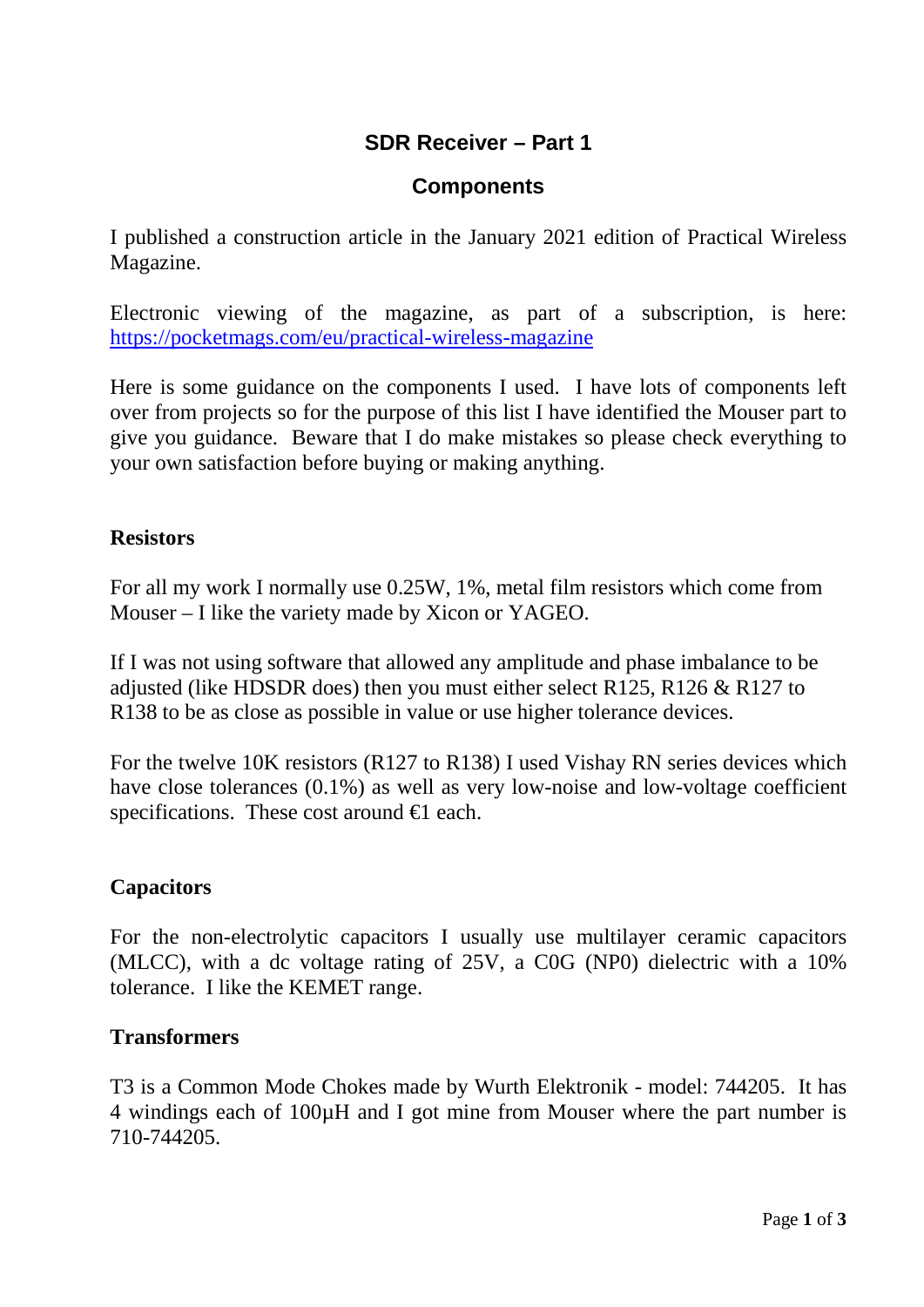For T1 and T2 I used devices made by Triad Magnetics under model number SP-70 – these are available at Mouser under part number 553-SP70 but they cost  $\epsilon$  5 each.

# **Headers**

You can of course avoid using headers and just solder straight onto the PCB.

I like to use MOLEX headers:

- 4 position locking header Mouser 538-22-27-2041
- 4 position receptacle housing Mouser 538-22-01-2047
- Terminals Mouser 08-50-0114
- 2 position locking header Mouser 538-22-27-2021
- 2 position receptacle housing Mouser 538-22-01-2027

### **Isolated BNC Connector**

I used a Trompeter model BJ21 (Mouser 530-BJ21) - this part is specified up to the GHz range. It does costs  $\bigoplus$  7 and not strictly necessary unless you want to keep you antenna isolated from the circuit ground.

I have no personal connection with or financial interests in Mouser or Radionics.

Samuel